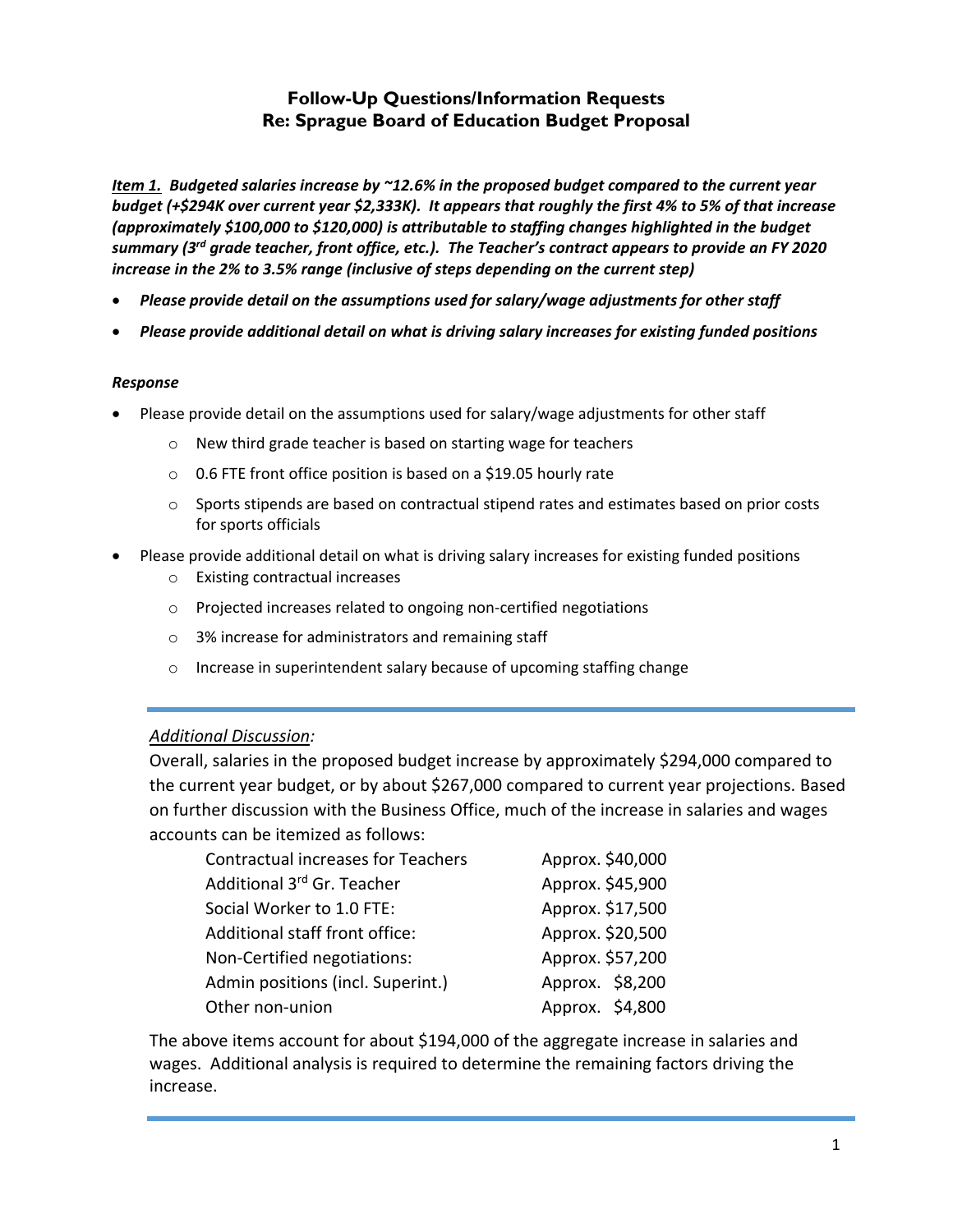## *Item 2. The "Proposed Staffing" table in the presentation shows staffing levels for FY 2020. Please provide a comparable table for FY 2018 and FY 2019.*

#### *Response*

 FY20: Please note, specials (art, music, PE) teachers were omitted from the FY20 proposed staffing. Please see the updated table below

| FY 20 proposed                    |                  |                |                      |
|-----------------------------------|------------------|----------------|----------------------|
|                                   | <b>Total FTE</b> | Grant FTE      | Net General Fund FTE |
| Administration                    |                  |                |                      |
| Superintendent                    | 0.4              |                | 0.4                  |
| <b>Special Education Director</b> | 1                |                | 1                    |
| Principal                         | 1                |                | 1                    |
| <b>Business Manager</b>           | 0.6              |                | 0.6                  |
| <b>Teachers</b>                   |                  |                |                      |
| Classroom Teachers*               | 21               |                | 18                   |
| Pre-School Teacher                | 1                | 1              | 0                    |
| Special Education                 | 4                |                | 4                    |
| Social Worker                     | 1                |                | 1                    |
| Psychologist                      | 1                |                | 1                    |
| <b>Nursing</b>                    |                  |                |                      |
| Public                            | 1                | 0.25           | 0.75                 |
| Parochial                         | 1                |                | 1                    |
| Paraprofessionals                 | 16               | $\overline{2}$ | 14                   |
| School and Central Office Support | 5.6              |                | 5.6                  |
| Maintenance                       | 2.9              |                | 2.9                  |
| Lunch Aide/Recess Monitor         | 0.25             |                | 0.25                 |
| Total                             | 57.75            | 3.25           | 51.5                 |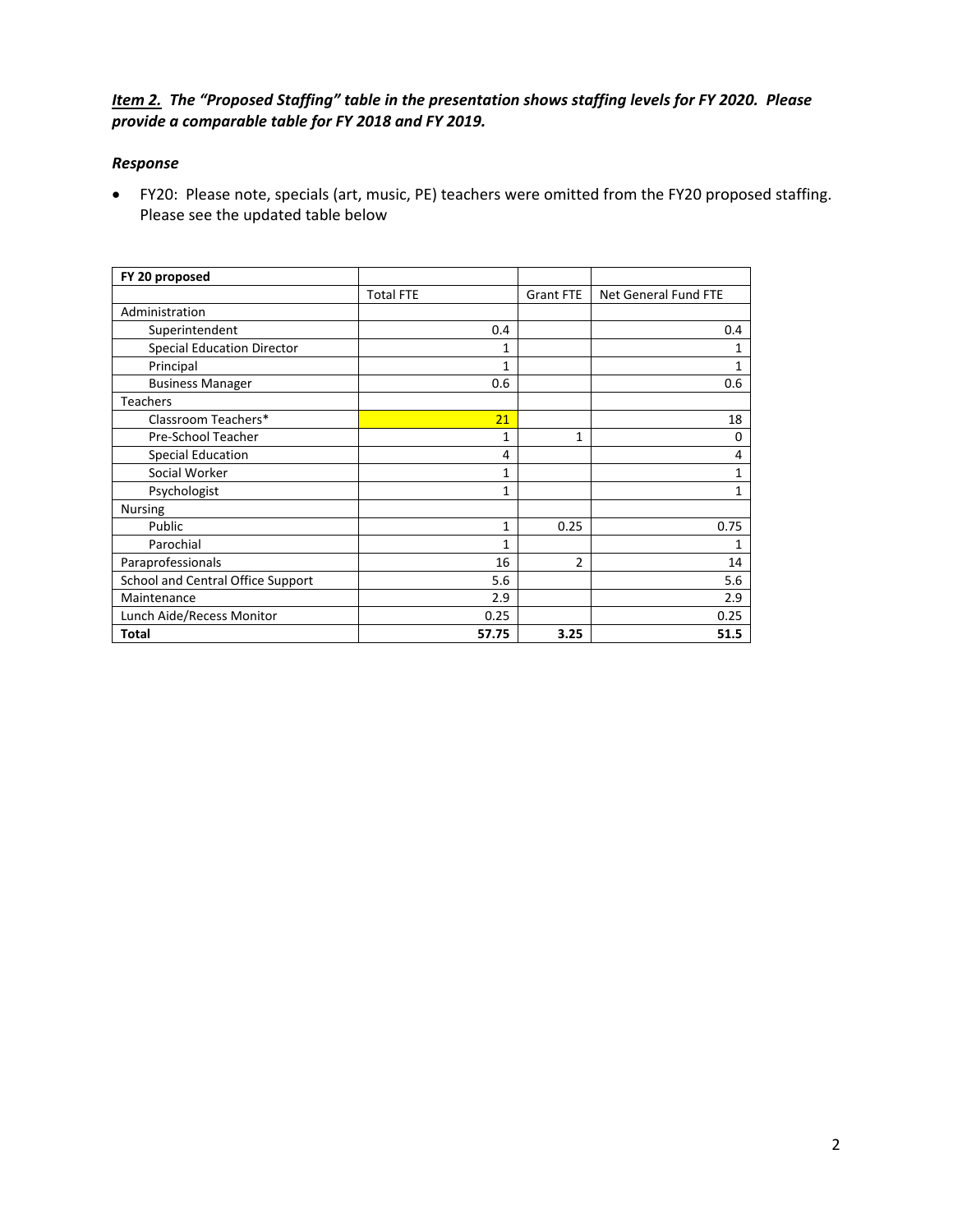| <b>FY 19</b>                      |                  |  |
|-----------------------------------|------------------|--|
|                                   | <b>Total FTE</b> |  |
| Administration                    |                  |  |
| Superintendent                    | 0.4              |  |
| <b>Special Education Director</b> | 1                |  |
| Principal                         | 1                |  |
| <b>Business Manager</b>           | 0.6              |  |
| <b>Teachers</b>                   |                  |  |
| <b>Classroom Teachers</b>         | 20               |  |
| Pre-School Teacher                | 1                |  |
| <b>Special Education</b>          | 4                |  |
| Social Worker                     | 0.8              |  |
| Psychologist                      | 1                |  |
| <b>Nursing</b>                    |                  |  |
| Public                            | 1                |  |
| Parochial                         | 1                |  |
| Paraprofessionals                 | 15               |  |
| School and Central Office Support | 5                |  |
| Maintenance                       | 2.9              |  |
| Lunch Aide/Recess Monitor         | 0.25             |  |
| Total                             | 54.95            |  |

| <b>FY 18</b>                                      |              |
|---------------------------------------------------|--------------|
|                                                   | Total<br>FTE |
| Administration                                    |              |
| Superintendent                                    | 0.4          |
| <b>Special Education Director</b><br>(contracted) | O            |
| Principal                                         | 1            |
| <b>Business Manager</b>                           | 1            |
| <b>Teachers</b>                                   |              |
| <b>Classroom Teachers</b>                         | 24           |
| Pre-School Teacher                                | 1            |
| Special Education                                 | 4            |
| Social Worker                                     | 1            |
| Psychologist                                      | 1            |
| <b>Nursing</b>                                    |              |
| Public                                            | 1            |
| Parochial                                         | 1            |
| Paraprofessionals                                 | 17.85        |
| School and Central Office Support                 | 5            |
| Maintenance                                       | 3.6          |
| Lunch Aide/Recess Monitor                         | 0.25         |
| Total                                             | 62.1         |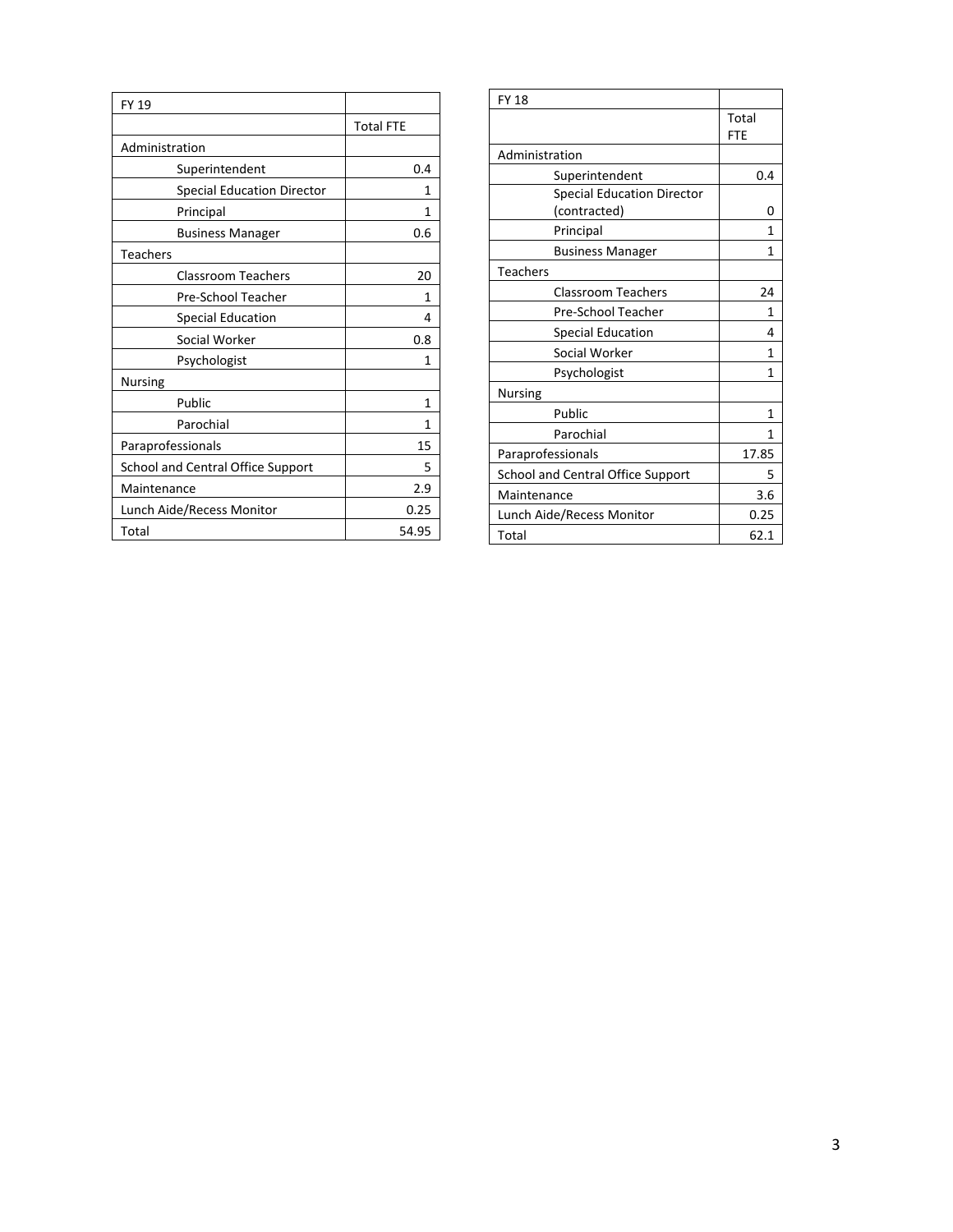## *Item 3.*

*Within the Benefits category, it appears that total Health Insurance costs increase by about 16%. Please identify how much of the increase is attributable to:*

- *Additional staffing*
- *Changes in premium costs*
- *Other drivers of health insurance costs*

#### *Response*

- o Additional staffing
	- Changes in existing staff, either because of resignations and replacements or because of changing personal situations have contributed significantly to the increase in our estimated health insurance costs for FY20
	- No health insurance was estimated for the 0.6 FTE front office staff person
	- No changes exist because of the increase in the social worker position
	- An estimated budget of \$22,849.06 for a family insurance plan was included for the additional third grade teacher
- o Changes in premium costs
	- Premium costs have been estimated according to a 3% increase for FY20
	- **EXTERGHTM** COSTS are expected around May
	- **Sprague is part of the CT Partnership Plan 2.0**
- o Other drivers of health insurance costs
	- There are both reductions and increases in health insurance costs, because the Sprague BOE must budget each health insurance cost based on actuals, and is unable to budget for health insurance benefits for all staff
	- Nearly all staffing changes involving eligible staff affect the benefits budget

## *Additional Discussion:*

Part of the increase is attributable to the addition of one  $3<sup>rd</sup>$  grade teacher and to the projected increase in premium rates. The balance of the increase may reflect a shift toward more enrollments at family level of coverage, but verification is needed.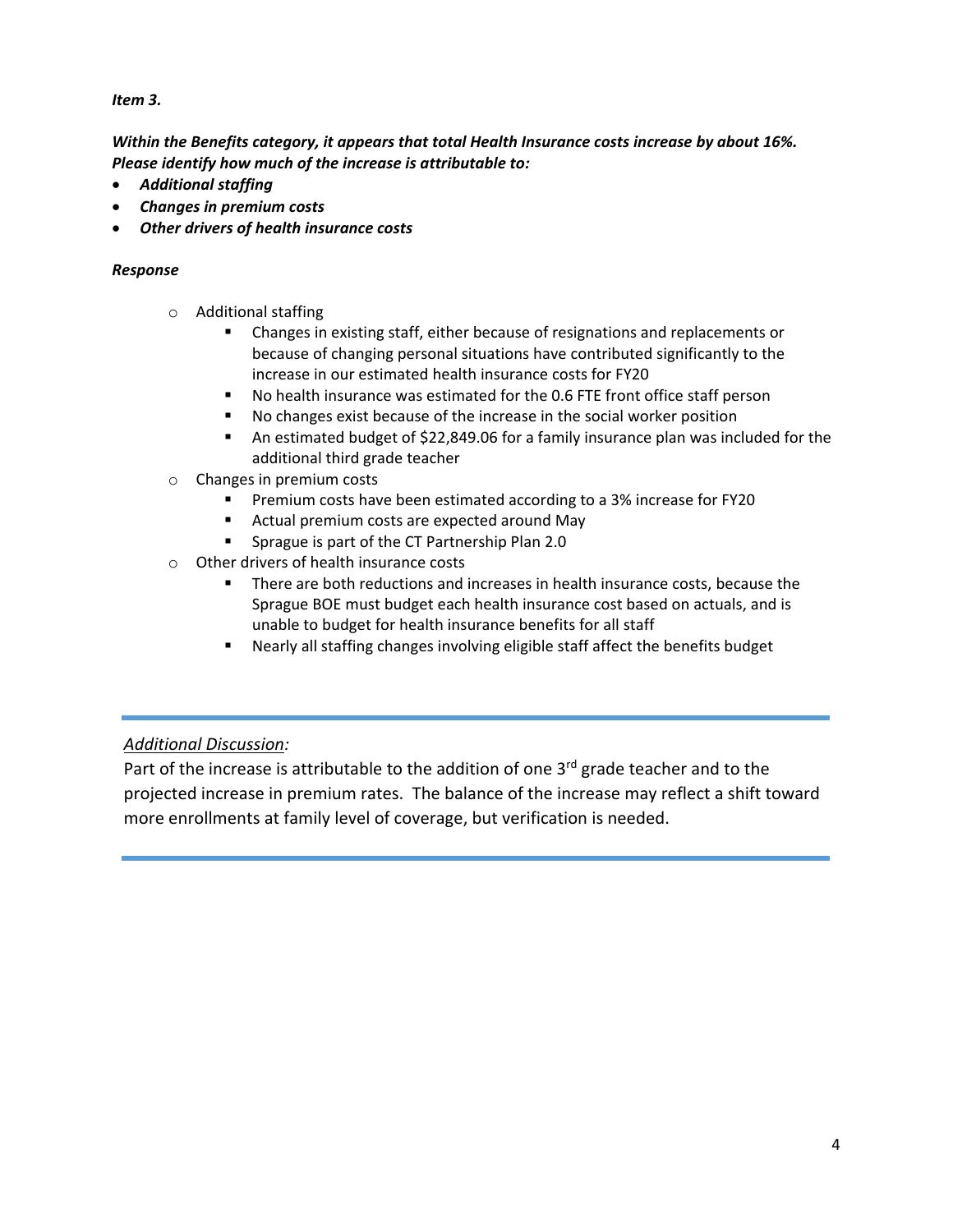*Item 4. Please provide a summary of the Technology plan, including a description of the uses for the increased funding for hardware and the additional network/technical support.*

- **Instructional software costs, \$16,279.01; based on estimated costs of AimsWeb** Complete, Don Johnston Start to Finish Library, Google Chrome Management Licenses, Learning A-Z, Lexia Learning, Read Naturally, Renaissance STAR Learning, and student applications
- Non-instructional software costs, \$29,714.29; based on estimated costs of AccuFund, AVG AntiVirus, Follett Destiny Maintenance, Frontline, Network Solutions, PowerSchool, Professional Software for Nurses (SNAP), SWIS PBIS, West Interactive School Messenger, Windows License Renewals
- Other Technical Services (2230.53520); Network support, estimated \$82.40 per hour  $*$  8 hours per day  $*$  1 day per week  $*$  52 weeks = \$34,278.40; Computer \technical support, estimated at \$32.96 per hour \* 7.5 hours per day \* 3 days per week \* 52 weeks = \$38,563.20; Extra summer support, network, estimated at \$659.20 \* extra 8 days = \$5,273.60; Extra summer support, computer \ tech, estimated at \$247.20 x 8 extra days = \$1,977.60
- Technology hardware instructional (2230.57340), estimated \$10,000 for the replacement of student chromebooks and devices
- We have approximately 220 chromebooks in the building, half of which are 7-8 years old, obsolete, and in need of replacement
- Technology hardware non-instructional (2230.57341), estimated \$20,000 for the replacement of network switches, firewalls, and staff computers on an as needed basis
- The majority of our staff computers are between 9 and 10 years old, obsolete, and in need of replacement
- Previous BOE budgets for technology hardware have been minimal and devices have not been adequately replaced
- We included technology hardware on our capital & non-recurring budget (CNR), but we do not anticipate that this portion of the CNR budget will be approved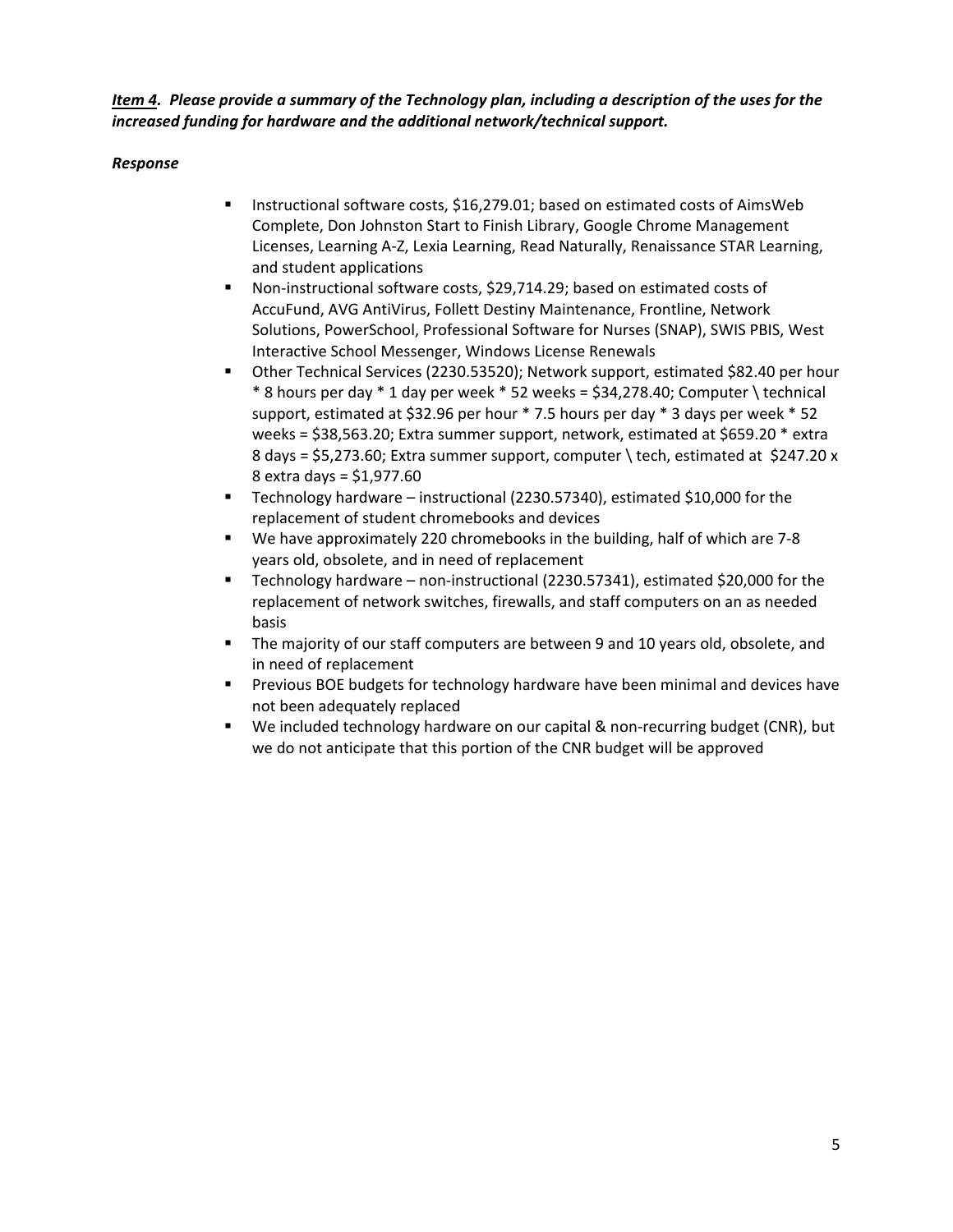*Item 5. Please provide an itemization of the grants that were budgeted/anticipated in the FY 2018/19 budget and those that are budgeted/anticipated in FY 2019/20. For each grant source please indicate whether:*

- *The grant is treated as an offset to a specific operating account(s) (i.e. the account is budgeted net of anticipated grants)*
- *The grant is treated as a General Fund revenue (i.e. the related expense is not budgeted net of the grant)*
- *Is treated as an off-budget item with its own set of self-balancing accounts*
- *Please include detail on the Grant Funded FTEs referenced in the Proposed Budget handout*

- The grant is treated as an offset to a specific operating account(s) (i.e. the account is budgeted net of anticipated grants)
	- o Wages Paid to Teachers, Regular Education (1000.5110), offset by Title I, \$103,818 estimated for FY20, based on the FY19 award amount; the narrative identifies salaries for teachers to provide early intervention to K-3 students
	- o Wages Paid to Teachers, Special Education (1200.51110), offset by IDEA and School Readiness, \$131,968 estimated for FY20, based on the FY19 award amount; the narratives identify a special education teacher and preschool teacher salaries
	- o Wages Paid to Instructional Aides, Special Education (1200.51120), offset by School Readiness, \$20,000 estimated for FY20, based on the FY19 award amount; the narrative identifies a special education instructional aide for the preschool program
	- $\circ$  Tuition Adult Cooperative (1300.55690), offset by adult education grant, \$15,000 estimated for FY20 based on the FY19 award amount
	- o Purchased Pupil Services PT/OT (2160.53230), offset by IDEA grant, \$51,000 estimated for FY20 based on the FY19 award amount; the narrative identifies services to assist student educational and health challenges
	- o Tuition HS Special Ed public schools (6000.55610), offset by Excess Cost grant, \$110,000 estimated for FY20 based on the estimated FY19 award amount; the Excess Cost data collection will be in December 2019 and March 2020 and is highly dependent on individual students and approved costs
- The grant is treated as a General Fund revenue (i.e. the related expense is not budgeted net of the grant)
	- o In addition to the significant state grants above, we receive smaller grants or reimbursements that were utilized historically to offset related costs
	- $\circ$  Wherever possible, these amounts are being utilized to offset costs in the negative grants budget line for FY19
	- o Example: Medicaid revenue offsetting the pay for a psychologist or the magnet school transportation grant
- Is treated as an off-budget item with its own set of self-balancing accounts
	- o Grants are treated as both a general fund revenue and as off-budget items
	- $\circ$  Significant grant income such as those listed above directly offset our budget and are listed as such
	- $\circ$  Additional components of the grants, which are smaller and more difficult to estimate, that include professional development, curriculum development, supplies directly for special education students, etc are off-budget items with separate accounts
- Please include detail on the Grant Funded FTEs referenced in the Proposed Budget handout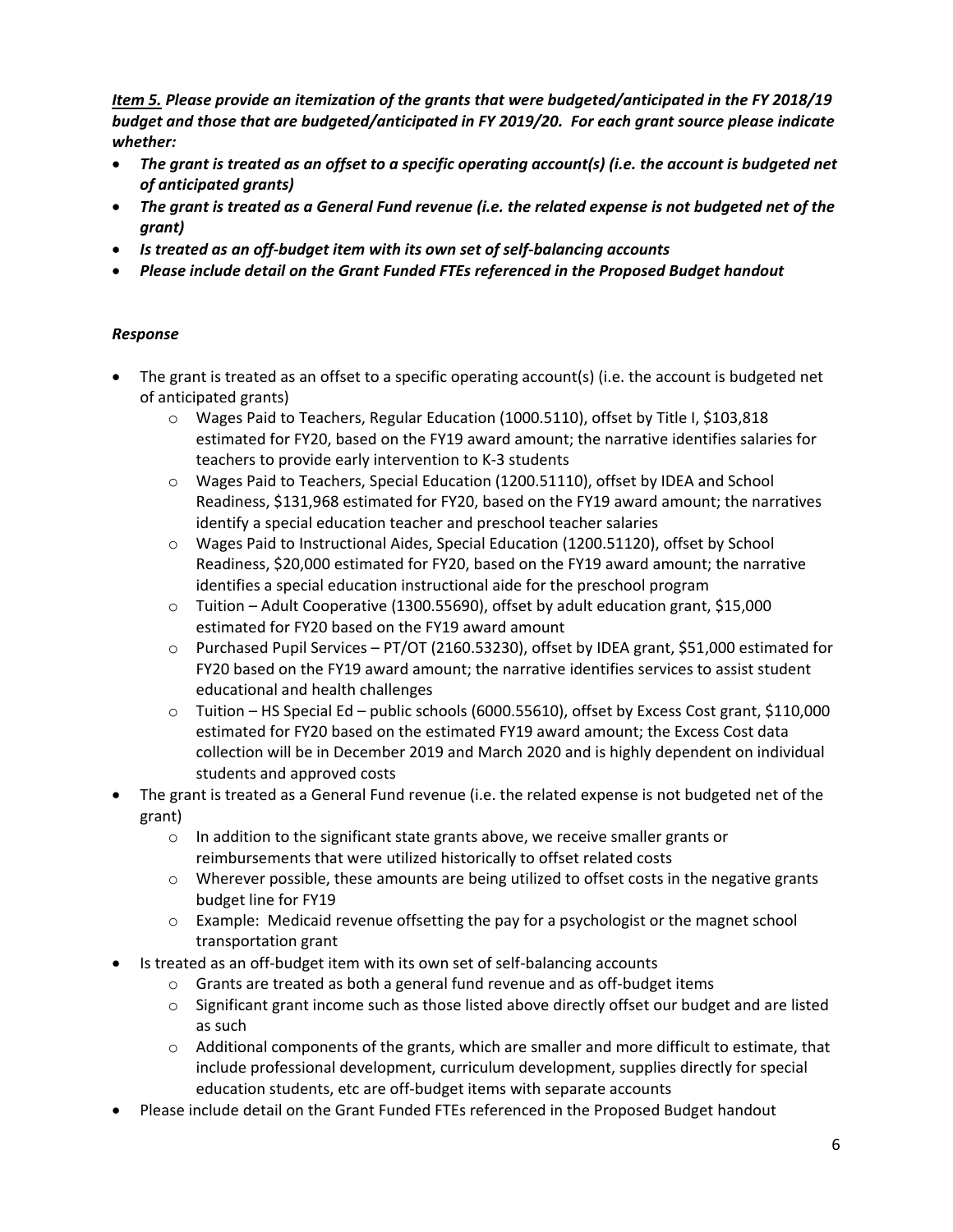o The Grant Funded FTEs included in the presentation include those paid via School Readiness, IDEA, Title I, and the non-public health grant

## *Additional Discussion:*

Certain grants are budgeted as offsets to specific expense objects in both the current year and FY 2020 budget. For example, Title I grant funding of about \$103,000 is treated as an offset to the Teachers salaries account in the Regular Education account group. In these cases, the expense is budgeted net of the anticipated grant. These anticipated grant resources total approximately \$431,000 in the FY 2020 budget.

Certain other, mostly smaller grants, have been treated as off-budget items as an ongoing practice. The corresponding expenses for these grants are not included as expenses in the operating budget. Because these grants are associated with a corresponding off-budget expense, achieving the additional budgeted \$205,615 in aggregate grants in the current fiscal year may not be achievable.

## *Item 6. Given the degree of uncertainty around special education tuition costs, please provide a description of how these costs are projected for budgeting purposes.*

- $\circ$  Special education tuition costs are estimated by combining the following information: known enrollment information for our current students, estimated tuition costs, and a review of the typical enrollment changes in prior fiscal years, and year-end PPT decisions may alter placements
- $\circ$  Tuition rates are estimated both by known rates and by estimated tuition increases by school/institution based on prior rates; not all schools/institutions have provided definite tuition information for the following fiscal year at the time of our budget cycle
- $\circ$  Our special education director reviews all student cases, attends all PPTs, and provides feedback on expected upcoming placements and the progress of current students
- o All care is given to moving students into the most appropriate and most fiscally responsible environment, agreed upon via planning and placement team (PPT)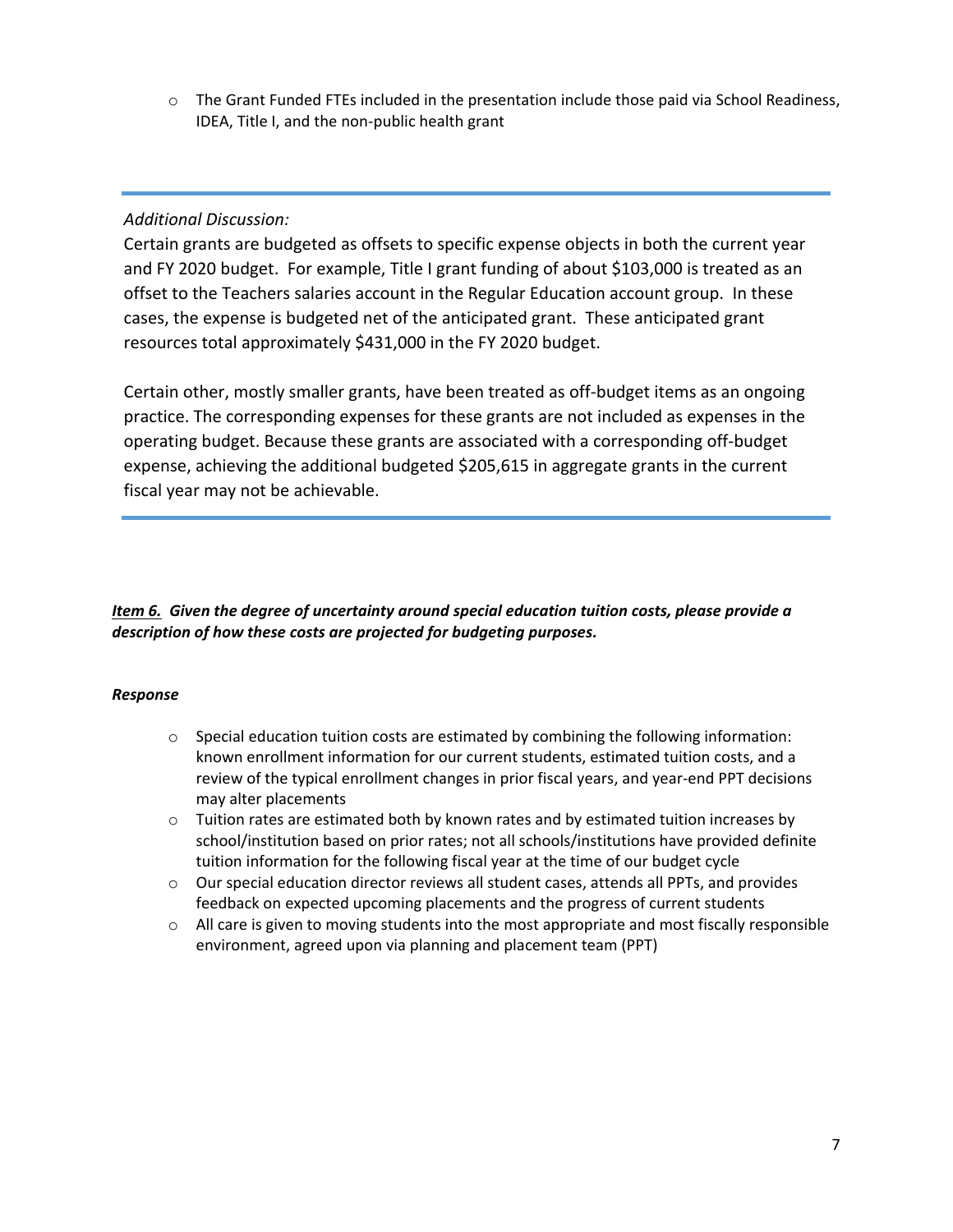#### *Item 7. Please provide a 5 year history of Special Education Excess Cost reimbursement detail.*

#### *Response*

- $\circ$  2018-2019: 9 students, 12 contracts; cost = \$690,446; reimbursement to date = \$85,852
- o 2017-2018: 7 students, 10 contracts; cost = \$547,121; reimbursement = \$107,844
- o 2016-2017: 7 students, 8 contracts; cost = \$376,387; reimbursement = \$65,214
- o 2015-2016: 4 students, 6 contracts; cost = \$296,381; reimbursement = \$101,934
- $\circ$  2014-2015: 4 students, 6 contracts; cost = \$313,042; reimbursement = \$130,576

#### *Item 8. Please provide as early as possible, an update to the current year projections.*

#### *Response*

o Report as of end of March attached

*Additional Discussion:*

The updated projections for the current fiscal year show an end of year overage of approximately \$147,000.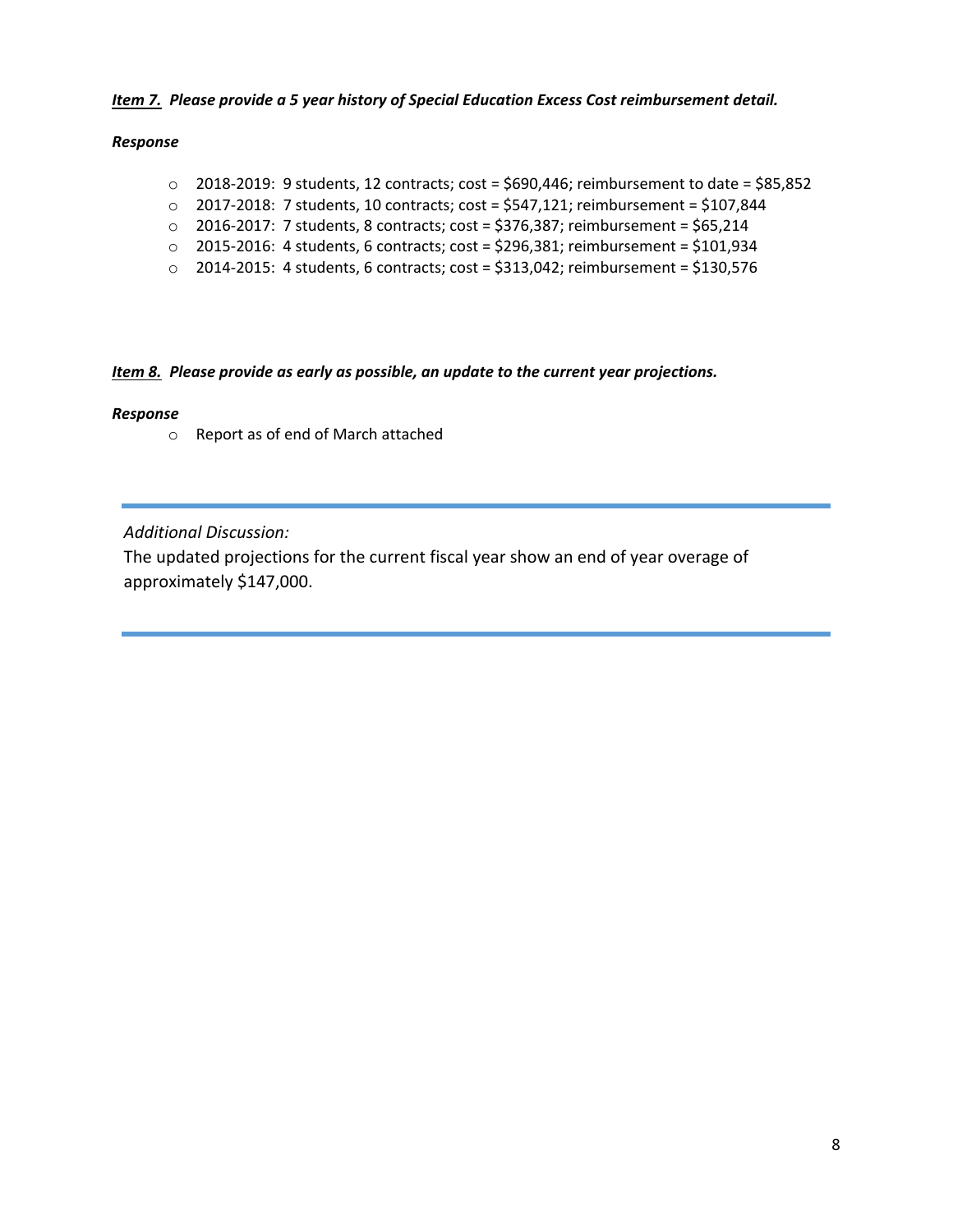*Item 9. On the slide that is titled Projected High School Tuition Costs please place the projected transportation cost associated with each school (may not be any transportation costs associated with the technical schools)*

#### *Response*

# PROJECTED HIGH SCHOOL **TUITION COSTS**

|                                            | Regular          | Special          |                |              | <b>Est transportation</b> |
|--------------------------------------------|------------------|------------------|----------------|--------------|---------------------------|
| Estimated enrollment, 2019-2020            | <b>Education</b> | <b>Education</b> | Total          | Est cost     | cost                      |
| ACTS Arts Magnet High School               |                  | 0                |                | 6.076.20     | $\Omega$                  |
| Ellis Technical High School                |                  | 0                |                | 0            |                           |
| Griswold High School                       | 17               |                  | 24             | 427.516.96   | 28,000                    |
| Lebanon VoAq                               | 0                |                  |                | 18,765.98    | 17,000                    |
| Lyman Memorial High School                 |                  | 0                | $\overline{2}$ | 22.848.00    | 17.000                    |
| Montville High School                      |                  | 0                |                | 11.406.66    | 28,000                    |
| <b>NFA</b>                                 | 90               | 0                | 90             | 1,171,551.60 | 55,500                    |
| NFA (PACE)                                 | 0                | 3                | 3              | 57.485.16    |                           |
| NFA (Resource)                             | 0                | 5                | 5              | 95,808.60    |                           |
| NFA (Sachem)                               |                  | 1                | $\overline{2}$ | 56.860.92    |                           |
| NL Science & Technology Magnet             | 3                | $\mathbf 0$      | 3              | 9.393.60     | <sup>0</sup>              |
| Norwich Tech High School                   | 18               | 0                | 18             | 0            | 28,000                    |
| Three Rivers Middle College Magnet (LEARN) |                  | 0                |                | 6.099.60     |                           |
| Windham Technical High School              |                  | $\mathbf 0$      |                | 0            | 14,000                    |
| Mount Saint John                           | 0                | 3                | 3              | 221.760.00   | 28.500                    |
| Sharp Training                             | Ω                | 3                | 3              | 42.000.00    | 55,000                    |
| Whole Life                                 | 0                | 1                |                | 15, 153.52   | 25,000                    |
| TBD.                                       | 0                |                  |                | 105.248.00   | 30.000                    |
| Total                                      | 136              | 25               | 161            | 2.267.974.80 | 326,000                   |

- Other transportation costs not included on this table include: elementary outplacements, Sayles School transportation, preschool transportation, ESY transportation, homeless students, fuel costs, discrepancies in dismissal/early days, unanticipated special education transportation needs, field trips, safety drills,  $8<sup>th</sup>$  grade visits to potential high schools
- All NFA students are transported together at this time
- The chart above includes both special education and regular education transportation costs

## *Item 10. For Griswold School please assess the IEP requirements for the 7 SPED students to determine if their needs can be met in the NFA PACE, RESOURCE, SACHEM program*

#### *Response*

o Students are placed and served according to their Planning and Placement Teams (PPTs). Sprague is not the only representative on the PPT, as the PPT may also include building administrators, teachers, psychologists, speech and language pathologists, other related service providers, DCF, parents/guardians, surrogates, and other related members.